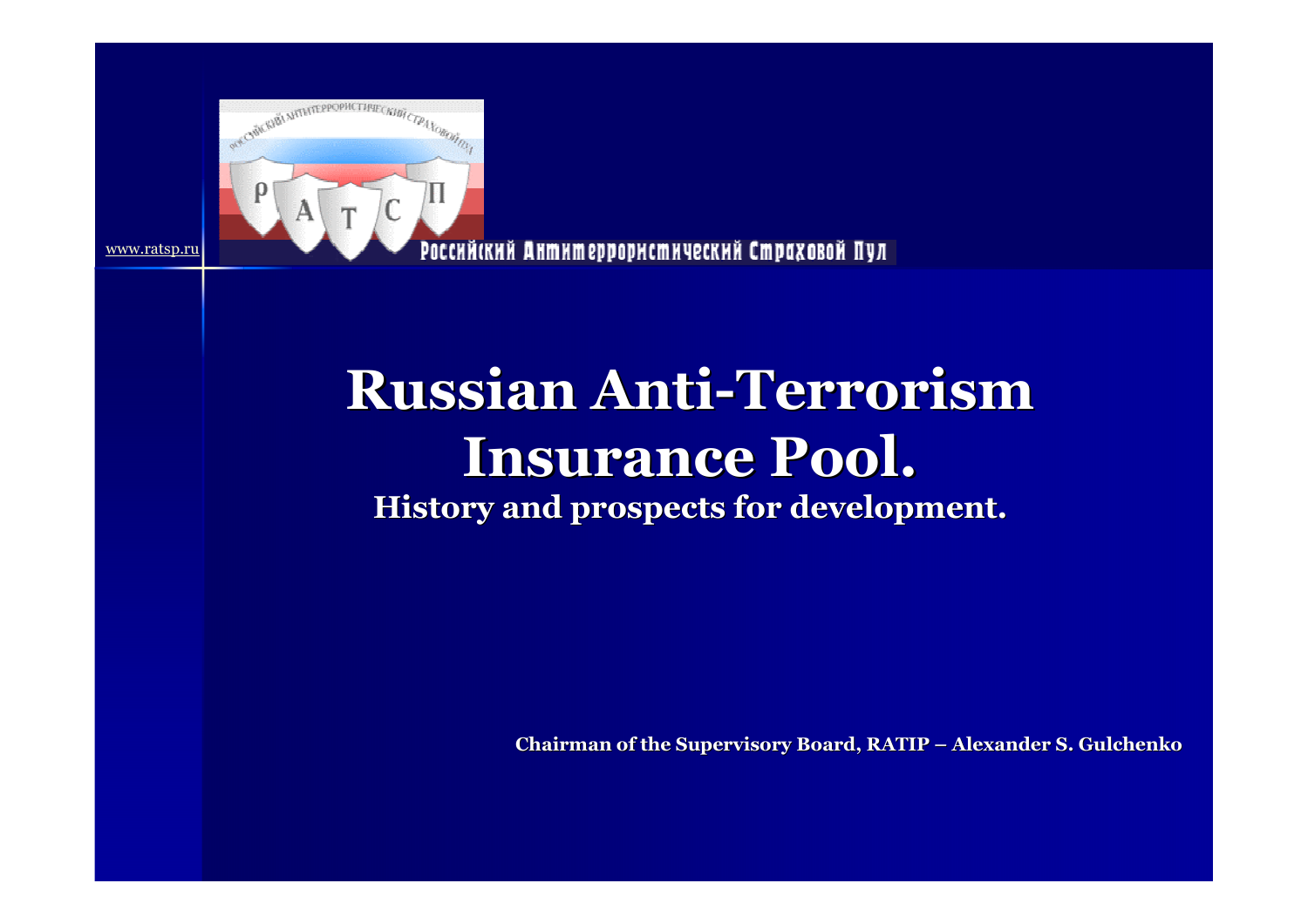

### Российский Антитеррористический Страховой Пул

## **Global problem – "Terrorism". Terrorism and the economic security.**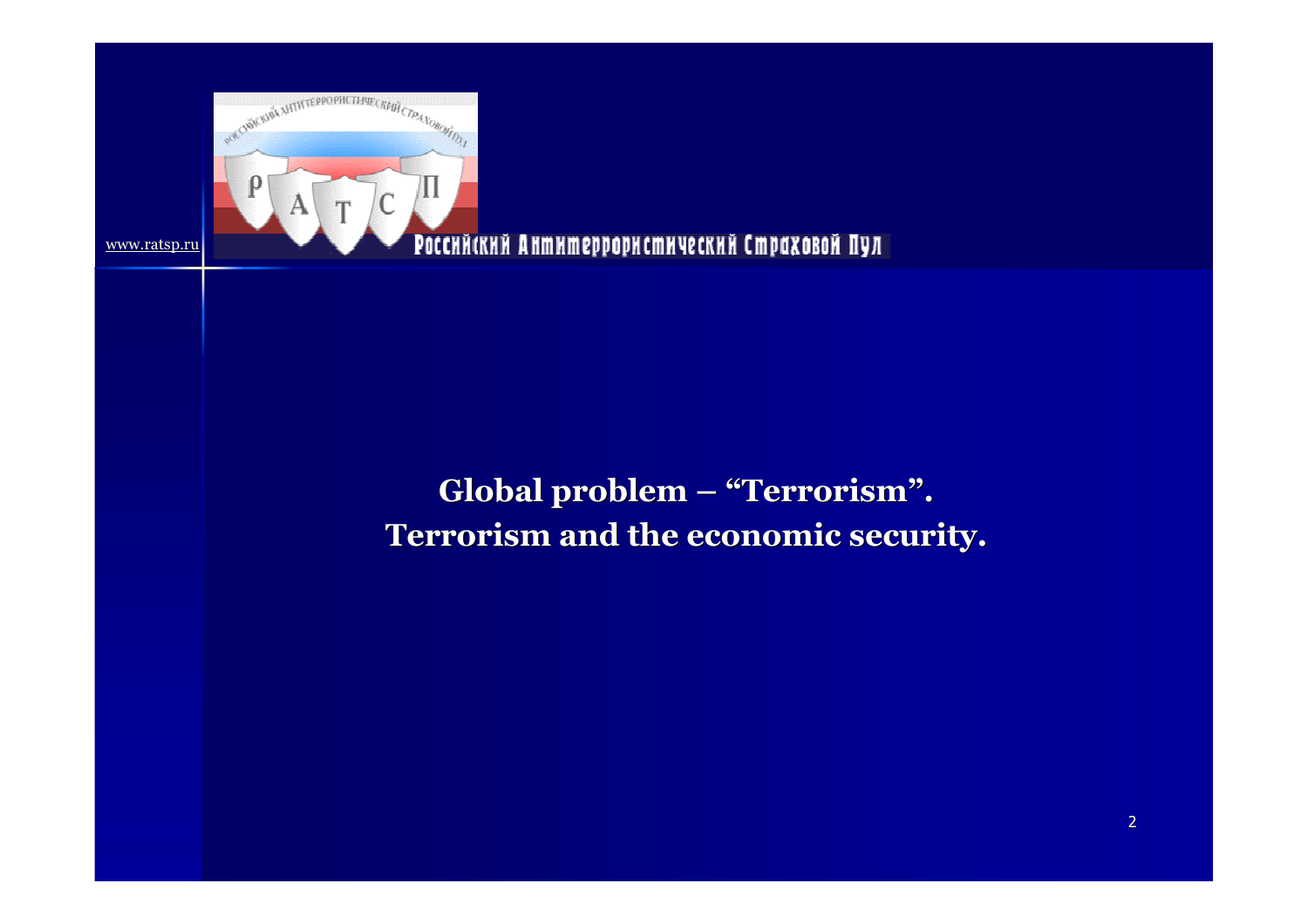# **Global problem – "Terrorism"**



#### Российский Антитеррористический Страховой Пул

- $\blacktriangleright$  Terrorism is among the most dangerous and most difficult things to predict of modern times, taking up diverse forms and threatening proportions and scale. Acts of terrorism in many cases result in human losses, involve and imply destruction of material and intellectual values, sometimes beyond repair or recovery, stir up hostility between countries, incite wars, distrust, lack of confidence and hatred among social and national<br>groups, which are sometimes impossible to overcome within a lifetime of the whole groups, which are sometimes impossible to overcome within a lifetime of the whole generation.
- 3 $\blacktriangleright$  The scale of terrorism and its intergovernmental nature made the set up and development of the international security system to fight terrorism, coordination of efforts of various countries on long term basis and at the highest level, establishment of international antiterrorism organizations absolutely vital and of grave importance. Terrorist threat tends to increase constantly nowadays and different means and ways are applied to overcome the consequences of the attacks by terrorists, including insurance. At the given stage of development of modern Russian society the government practically doesn't participate in indemnification and compensation of harm caused by terrorist<br>attacks, and if we do see this participation, the amount of the compensation paid, is attacks, and if we do see this participation, the amount of the compensation paid, is absolutely inconsistent and non-comparable with the loss or damage, of each person, or any enterprise, building etc.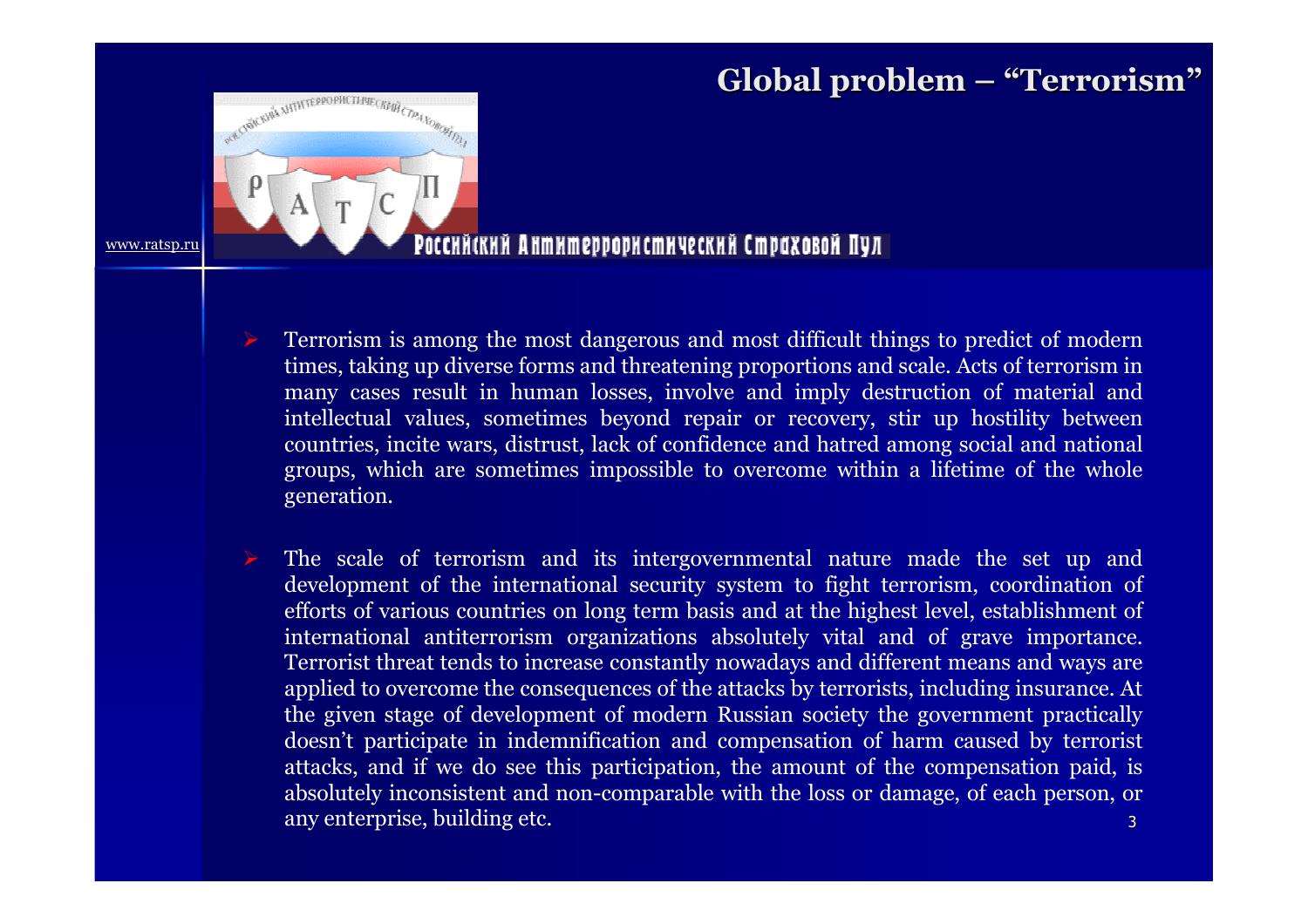# **Global problem – "Terrorism"**

#### Российский Антитеррористический Страховой Пул

- Today terrorism appears to be a system call to global order in which providing security and safety is the function and priority of the Government.
- The reason for such turn of events <sup>g</sup>lobalization:
	- The gap in development between countries
	- Heavy migration flows

www.ratsp.ru

FARCHORCHION ANTITTEPPOP

**CTHRECKHIL CTPAND** 

Growth in National self-awareness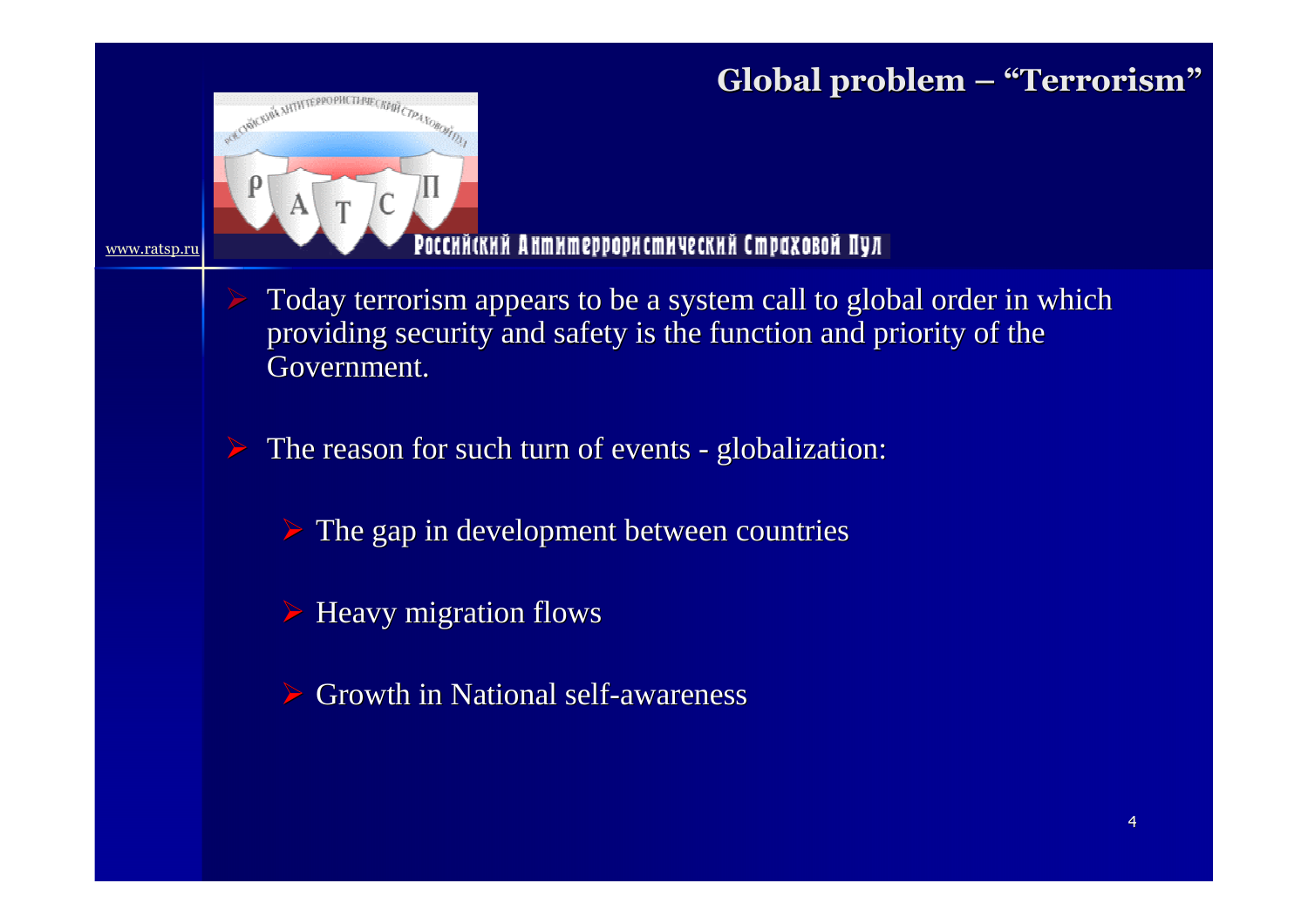

Российский Антитеррористический Страховой Пул

# **Russian Anti-Terrorism Insurance Pool**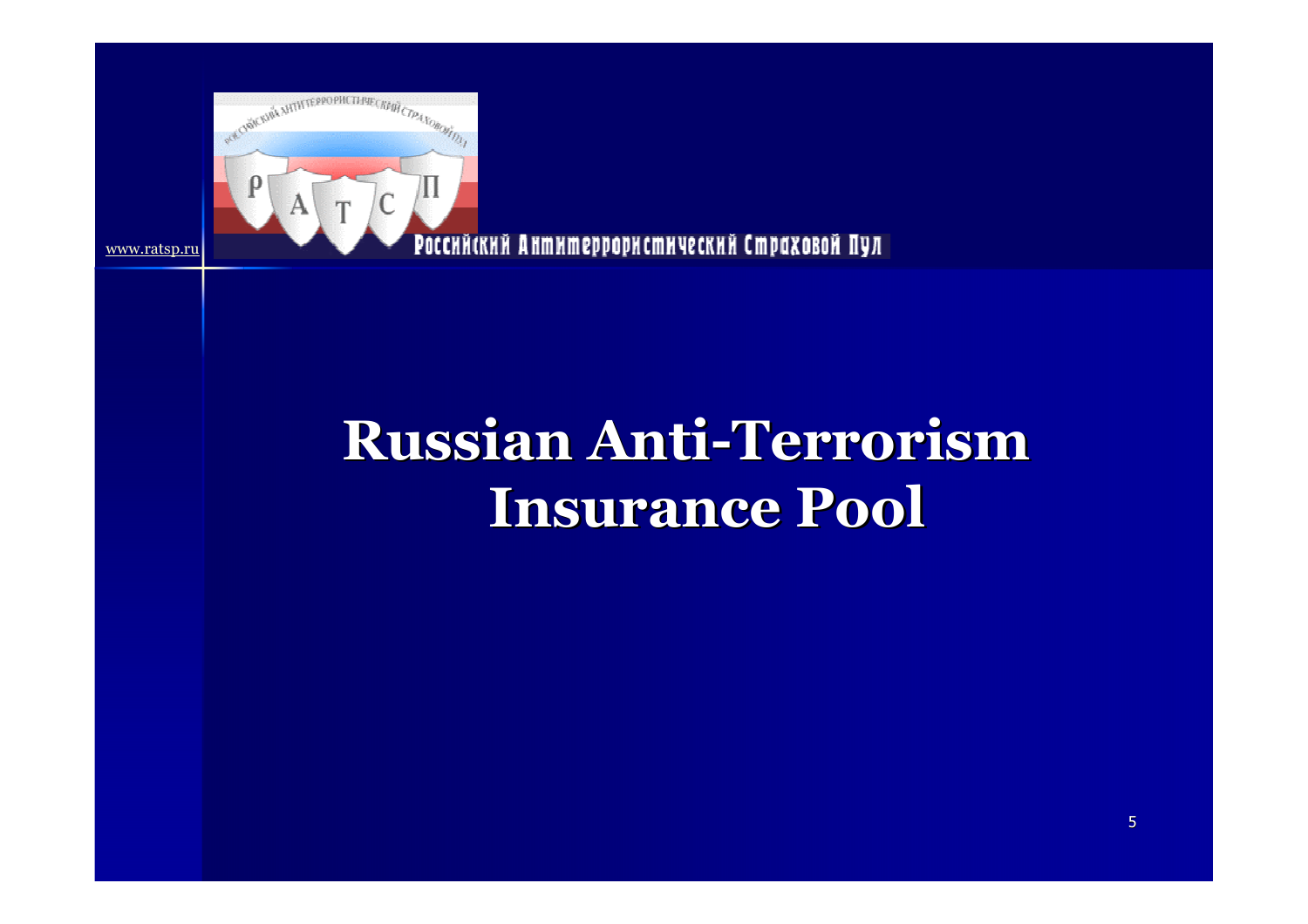

## **Russian Anti-Terrorism Insurance Pool**

#### Российский Антитеррористический Страховой Пул

RATIP represents an association of insurers, joined in a Pool to provide services in insurance and reinsurance on terrorism risks. Our Pool was organized 20th December, 2001 by 6 major Russian insurance companies.

The objective of **Russian Anti-Terrorism Insurance Pool** is insurance<br>of legal entities and individuals, residing on the territory of Russian<br>Federation, as well as diplomatic missions and trade representations on<br>territor

The system of voluntary insurance of the risk "terrorism" was formed and is operated successfully in Russia.

The IT system is in successful operation and we already have experience in payment on the insured events.

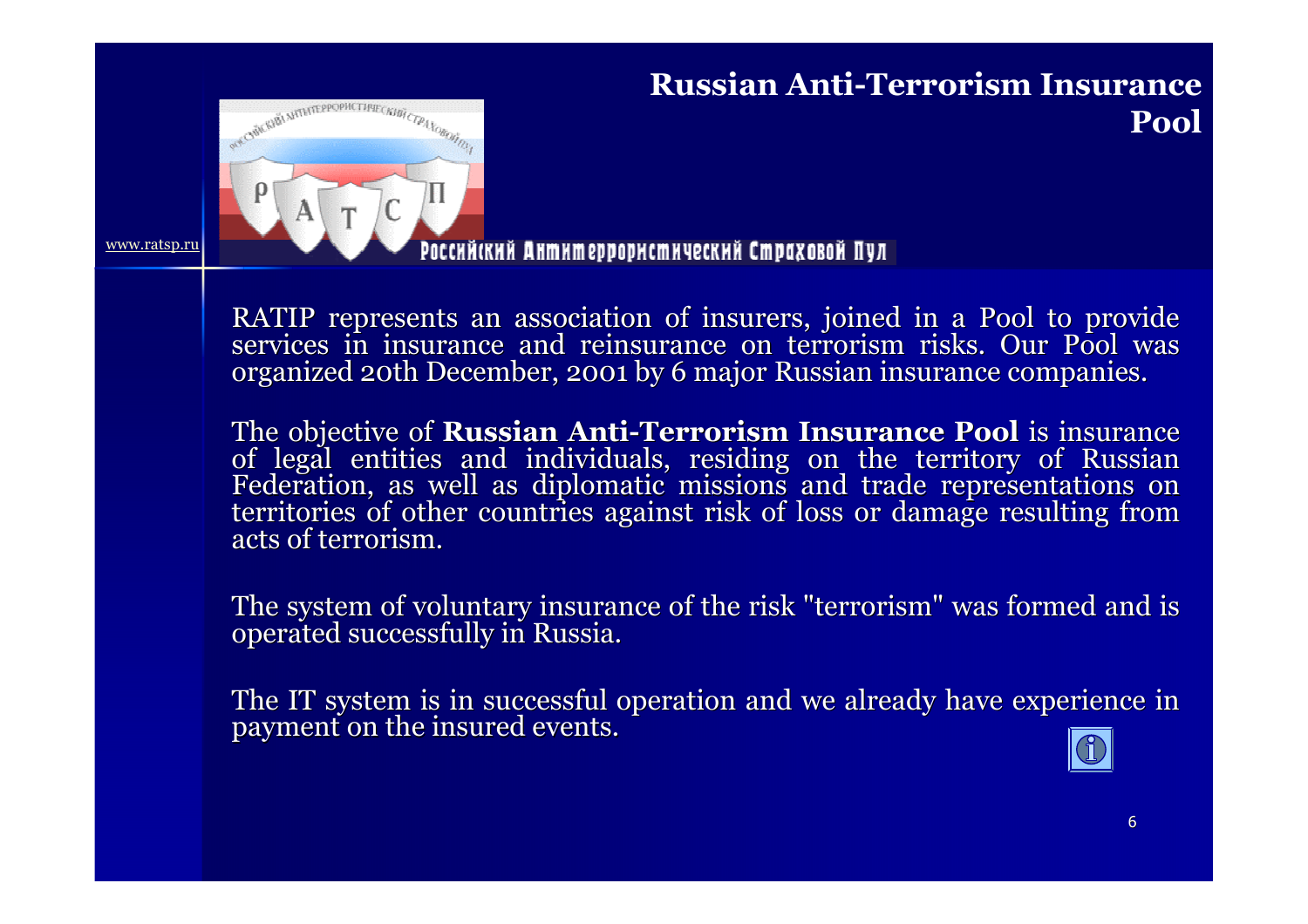## **RATIP today**



 $\blacktriangleright$ 

www.ratsp.ru

 $\blacktriangleright$ 

 $\blacktriangleright$ 

#### Российский Антитеррористический Страховой Пул

- **Member companies:** <sup>20</sup>
- **Pool's capacity:** 1 404 913 745.17 rubles (maximum indemnity sum per event) which approximately amounts to 36.5 million Euros.
- **Territory of insurance cover:** RF, CIS countries, RF interests abroad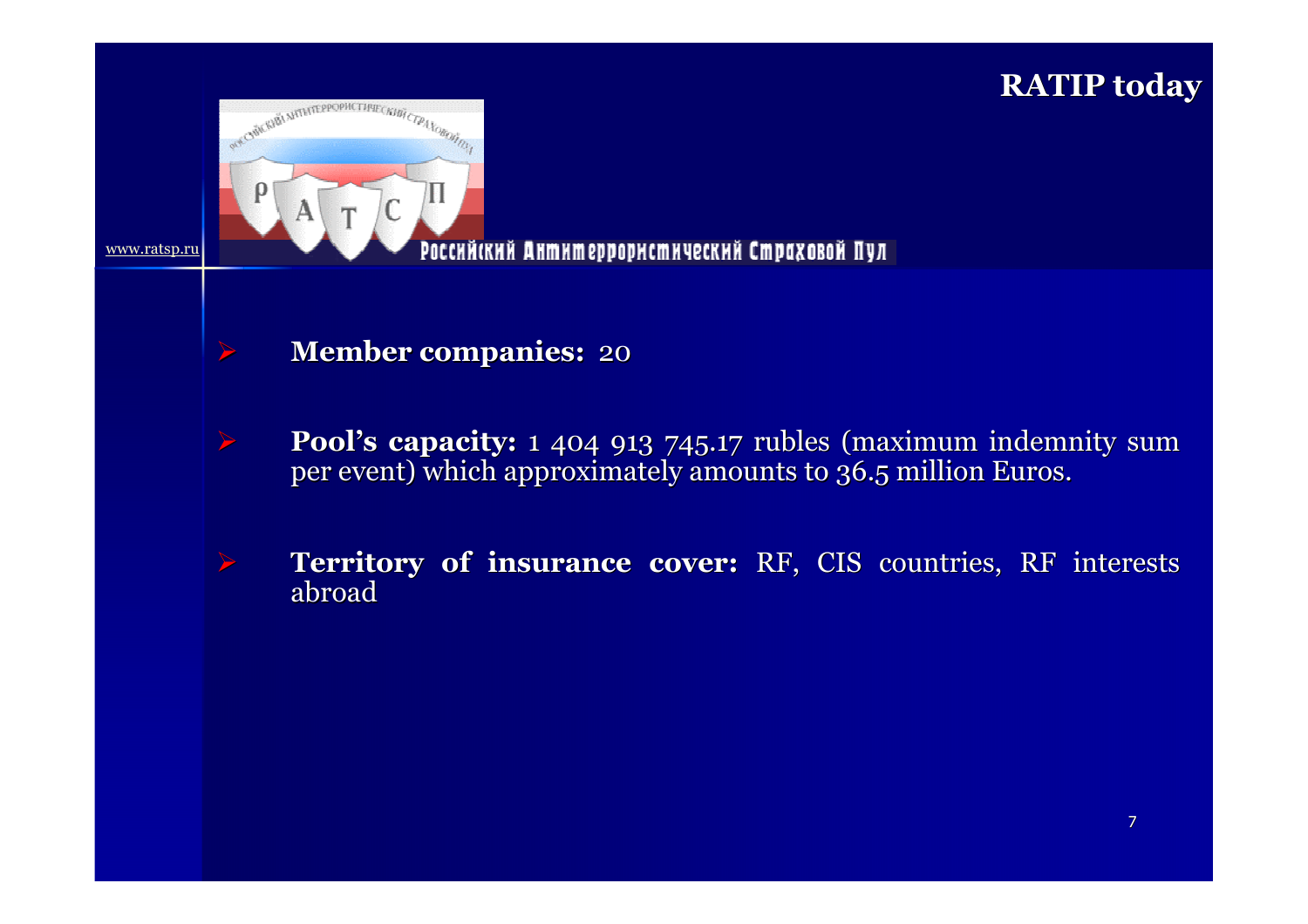

#### Российский Антитеррористический Страховой Пул

- Quite a lot of adjustments and alterations have been made since the establishment of the Pool in 2001, changing the Pool and its work cardinally:
- Management replacement of the Pool in 2005.
- Board of Trustees of the Pool is formed, with the view to participate in the legislative processes and monitor the compliance of the Pool's activities with the existing legislation.
- Optimization of the Executive Committee had an effect on the Pool's quality of work and promptness of activities.
- The new IT-system was launched the system enables to control and monitor on-line the Pool's work, which is managed by the Administrator of the Pool.
- In 2010 membership was reduced by 8 member-companies of the Pool, which failed to meet the financial requirements in the crisis period, applicable and valid for all member meet the financial requirements in the crisis period, applicable and valid for all members<br>of the Pool.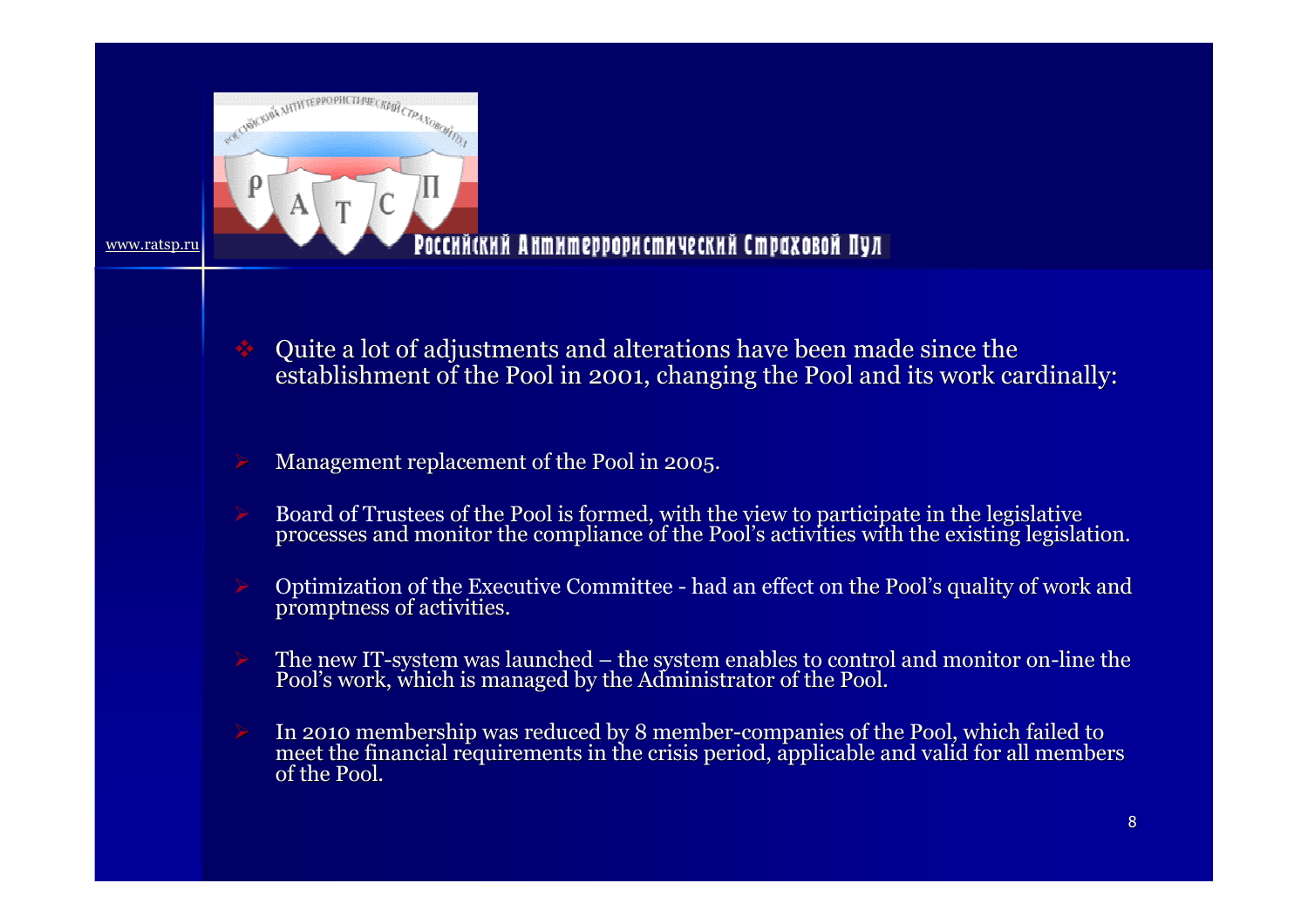

## **Types of risks covered by RATIP**

#### Российский Антитеррористический Страховой Пул

#### **The Russian Pool, since its establishment covers the following types of risks:**

- Property of legal entities  $+ B I$
- $\triangleright$  Property of individuals
- $\triangleright$  CAR

www.ratsp.ru

- $\triangleright$  Marine risks
- $\triangleright$  Aviation risks
- Cargo

Life and health of individuals, victims of the attacks, are not covered by the Pool. The risk<br>terrorism may be insured within the frames of the standard accident insurance policy, but,<br>such risks are not covered by the Po

Event insured under the rules and regulations of the Pool is initiation of the criminal case<br>under article 205 of the Criminal Code of RF or similar articles in CIS countries.<br>.

Insurance programs do not exclude coverage of risk terrorism, resulting from nuclear, radioactive. biological and chemical effect or action.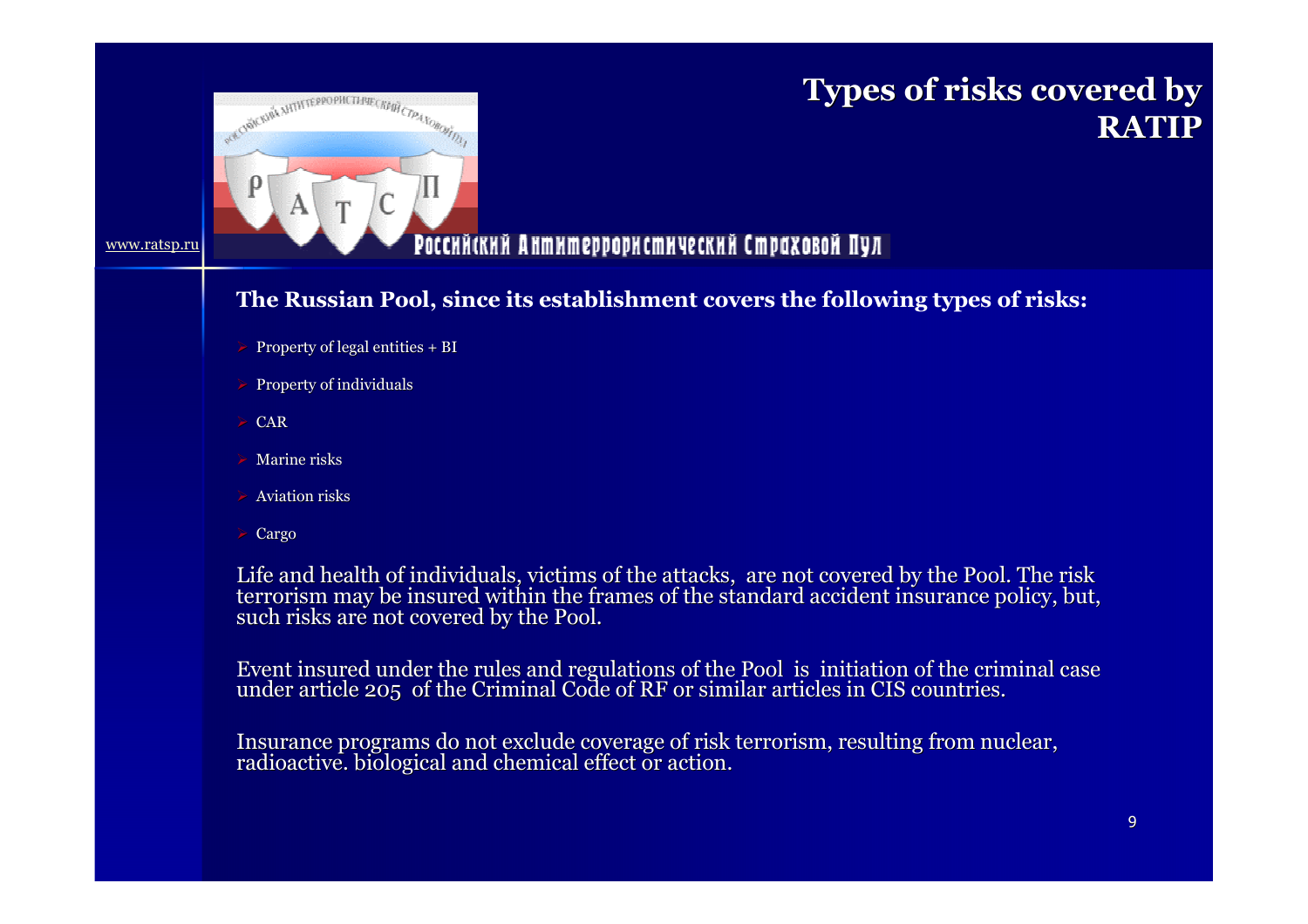## **Organizational structure of RATIP**



#### Российский Антитеррористический Страховой Пул



#### **Supervisory Board Alexander S. Gulchenko**

**Executive CommitteeElena A. Venevtseva**

- Participation in the law making process
- Control over compliance of Laws and regulations by the Pool
- Defining basic lines of development for the Pool, it's insurance and tariff policy
- Appointment of the Chairman of the Supervisory Board and it's members<br>• Confirmation of all tonder results, hold by the Executive Committee
- Confirmation of all tender results, held by the Executive Committee
- Admission/Exclusion of members to the Pool, regulation of membership
- Preparation and processing of all work issues for approval by the Supervisory Board
- Preparation of the annual report for the Supervisory Board
- Implementation of the decisions made by the Supervisory Board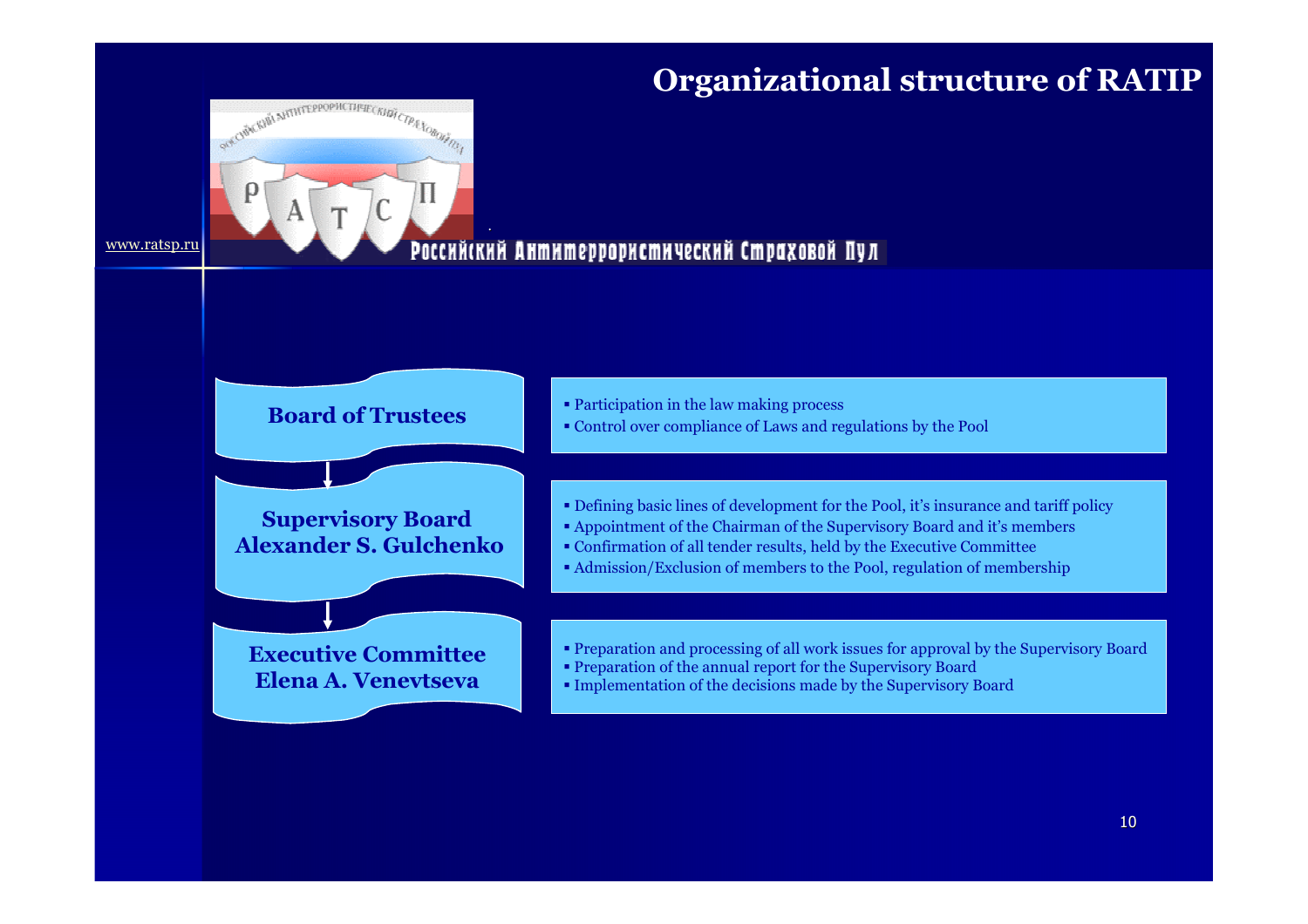## **How does it work now?**

#### Российский Антитеррористический Страховой Пул

www.ratsp.ru

SKECHNELWEI SHTHTEPPOPHCTHEIECKHOFCTP-EXOBORATION

Π

 $\mathsf{p}$ 



- The risk terrorism is insured only by members (of the Pool) working under common obligatory to all standards of reliability, security and safety, confidentiality.
- To provide confidentiality, reliability and financial solvency of reinsurance operations, the risk terrorism is reinsured with the Russian Anti-Terrorism Insurance Pool.
- The advanced IT-system was specially designed for RATIP which enables to monitor and control the Pool's activities and operations on-line.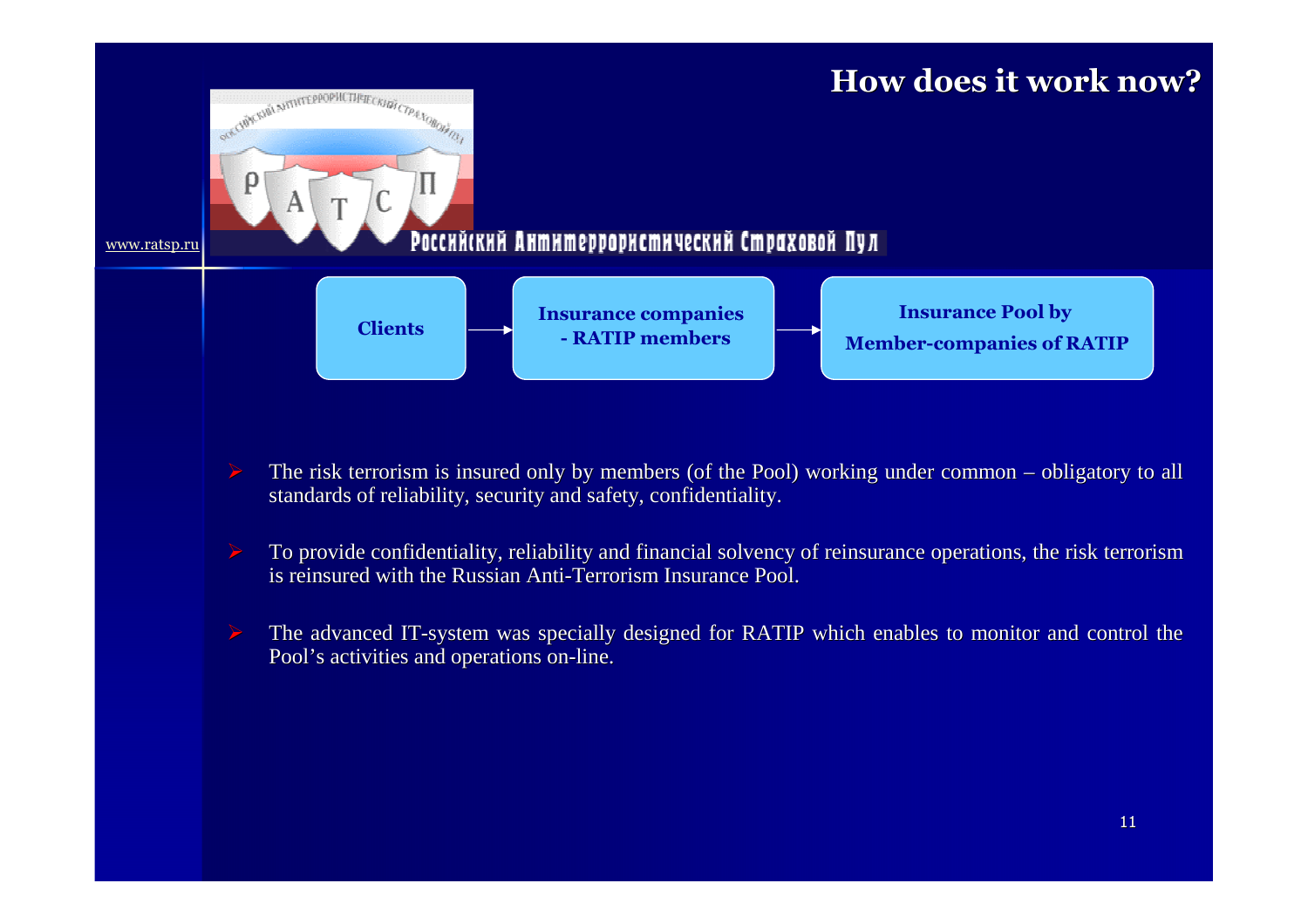

#### Российский Антитеррористический Страховой Пул

# **Thank You for Your attention**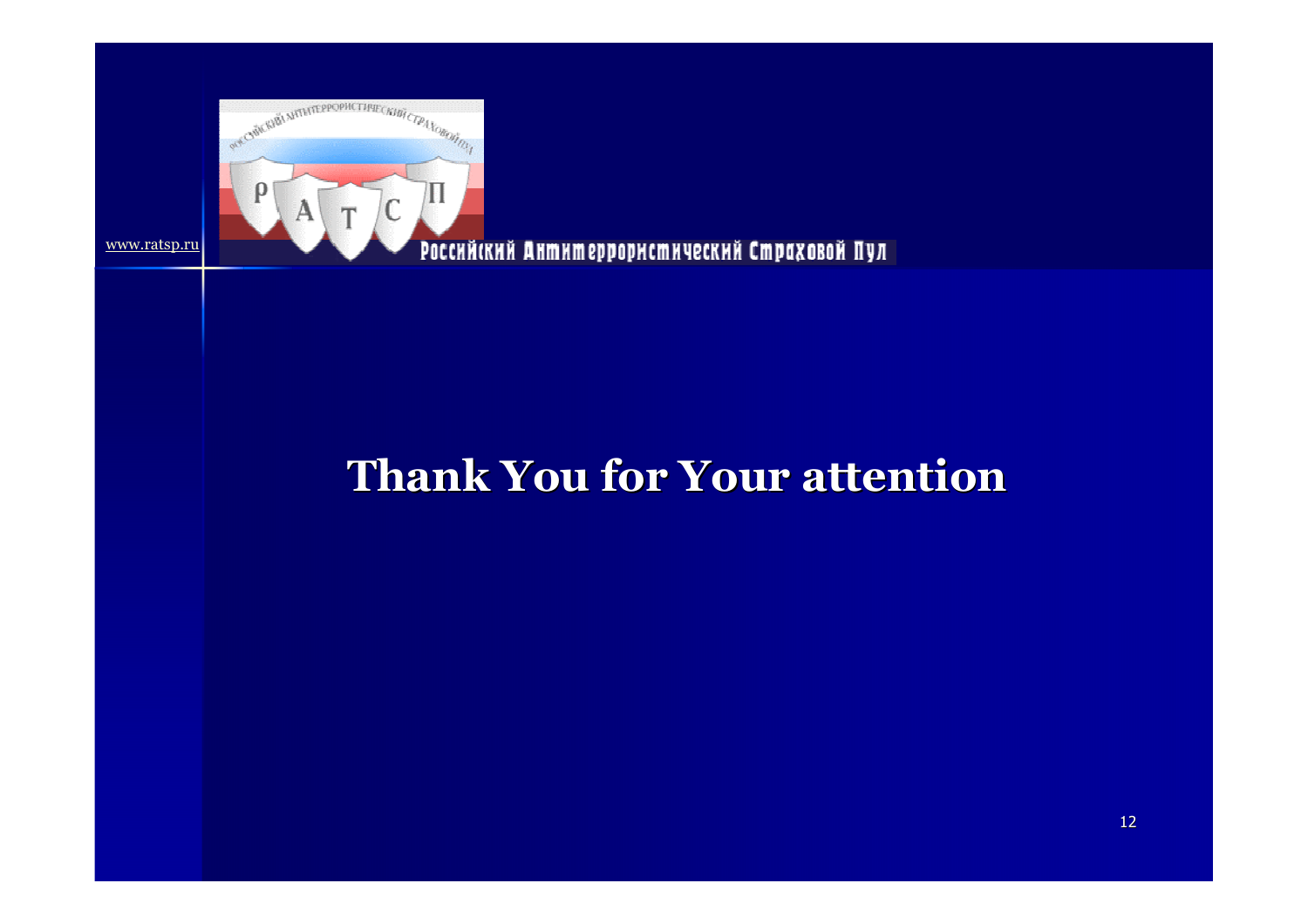

## **Disastrous consequences of terrorist acts**

Российский Антитеррористический Страховой Пул

## **Explosion at Hotel National**

**Explosion at the RF Embassy in Indonesia**

**Explosion of the train Nevsky Express**







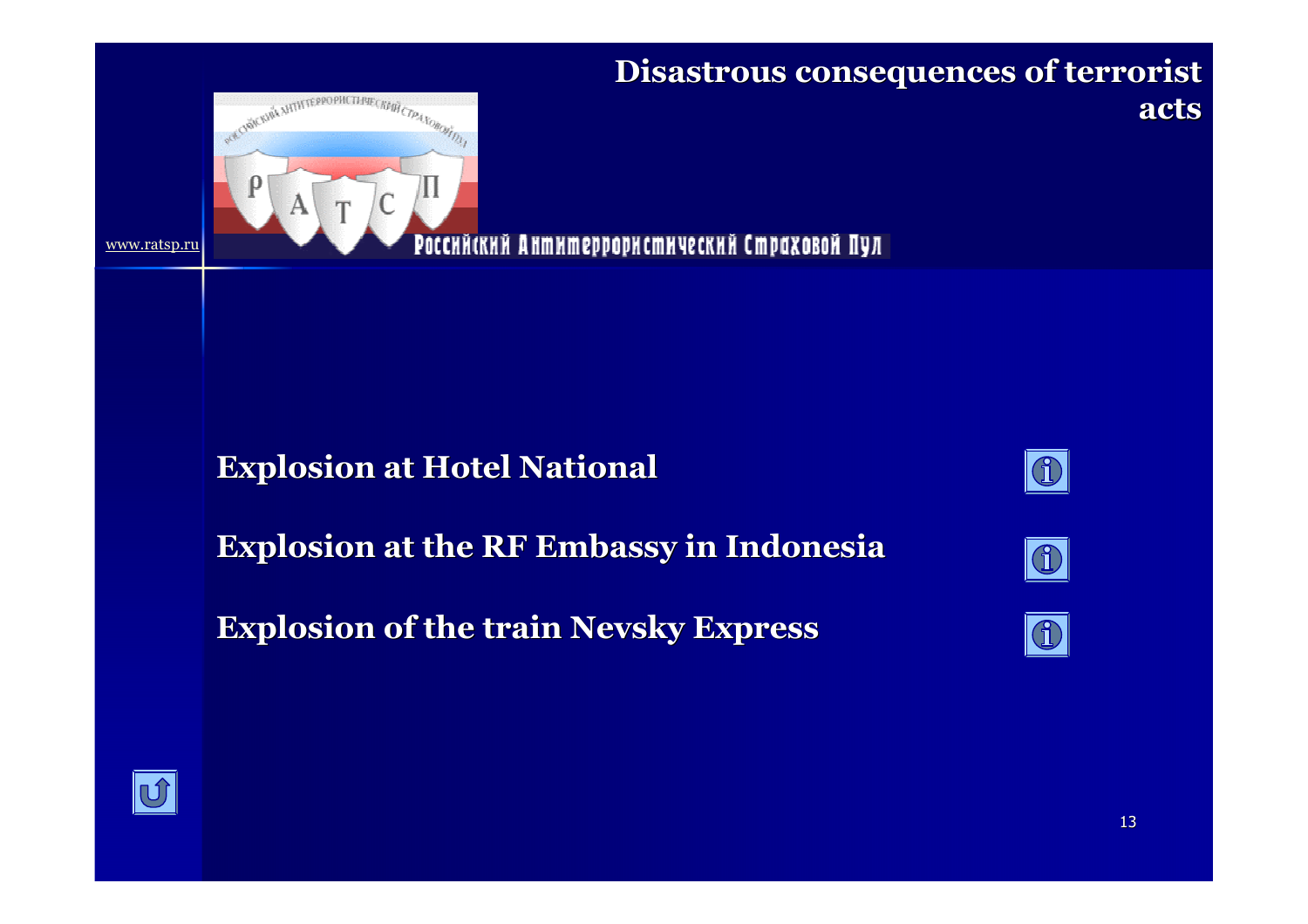

The buildings of Russian and Australian Embassies were greatly damaged, 11 people were killed, 182 were gravely injured – fragment wounds, burns and contusions, after the massive explosion in the center of Jakarta.

The indemnity paid by the Pool amounted to 200 000 Euros.

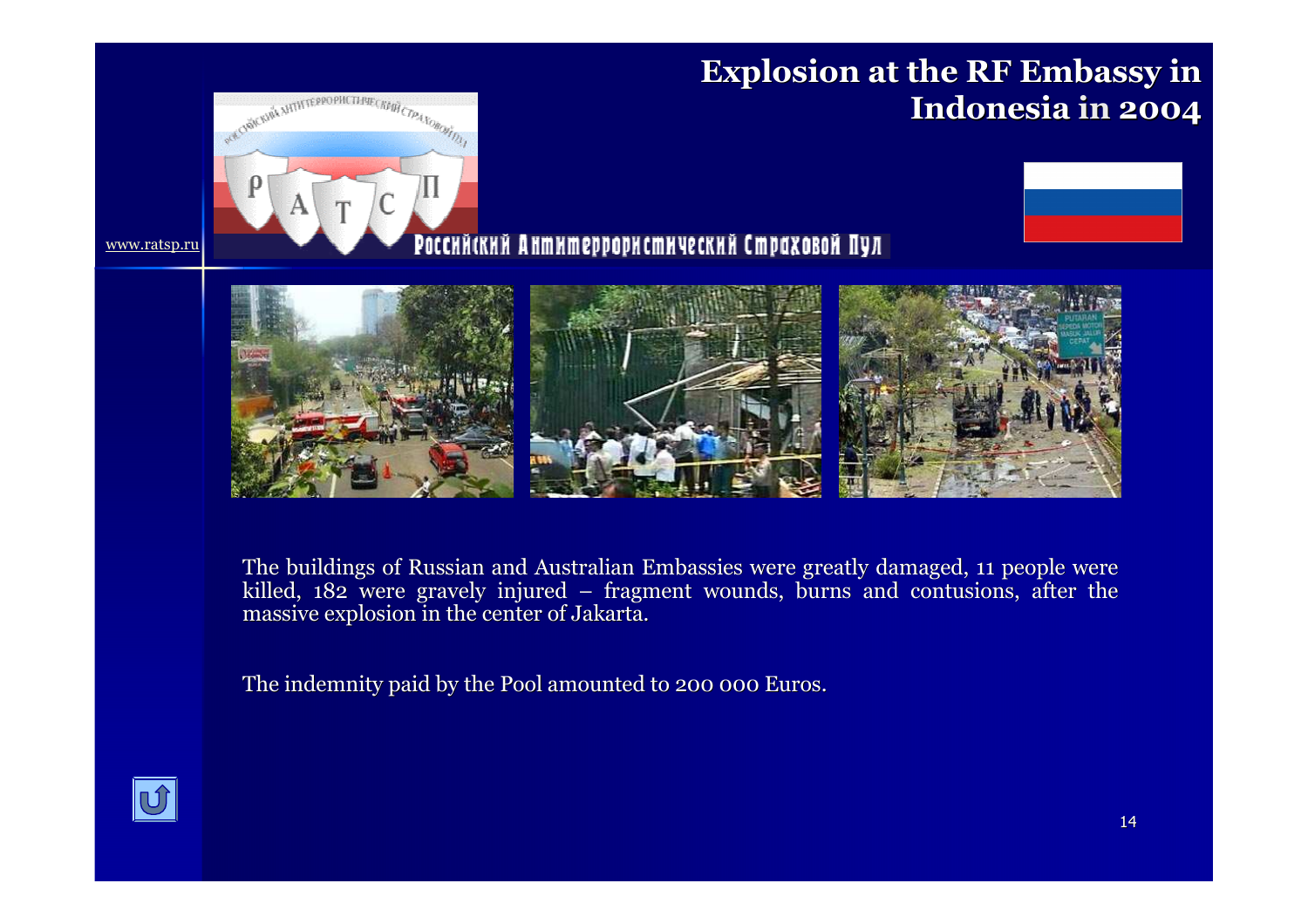## **Explosion at Hotel National in Moscow in 2003**





#### Российский Антитеррористический Страховой Пул





Suicide bomber terrorist blew herself up in the very center of Moscow on Mokhovaya street at the fa çade, side of the building of Hotel National. According to verified data, 6 people were killed and 14 people were injured as the result of the explosion.

The indemnity paid by members of the Pool amounted to 140 000 Euros.



www.ratsp.ru